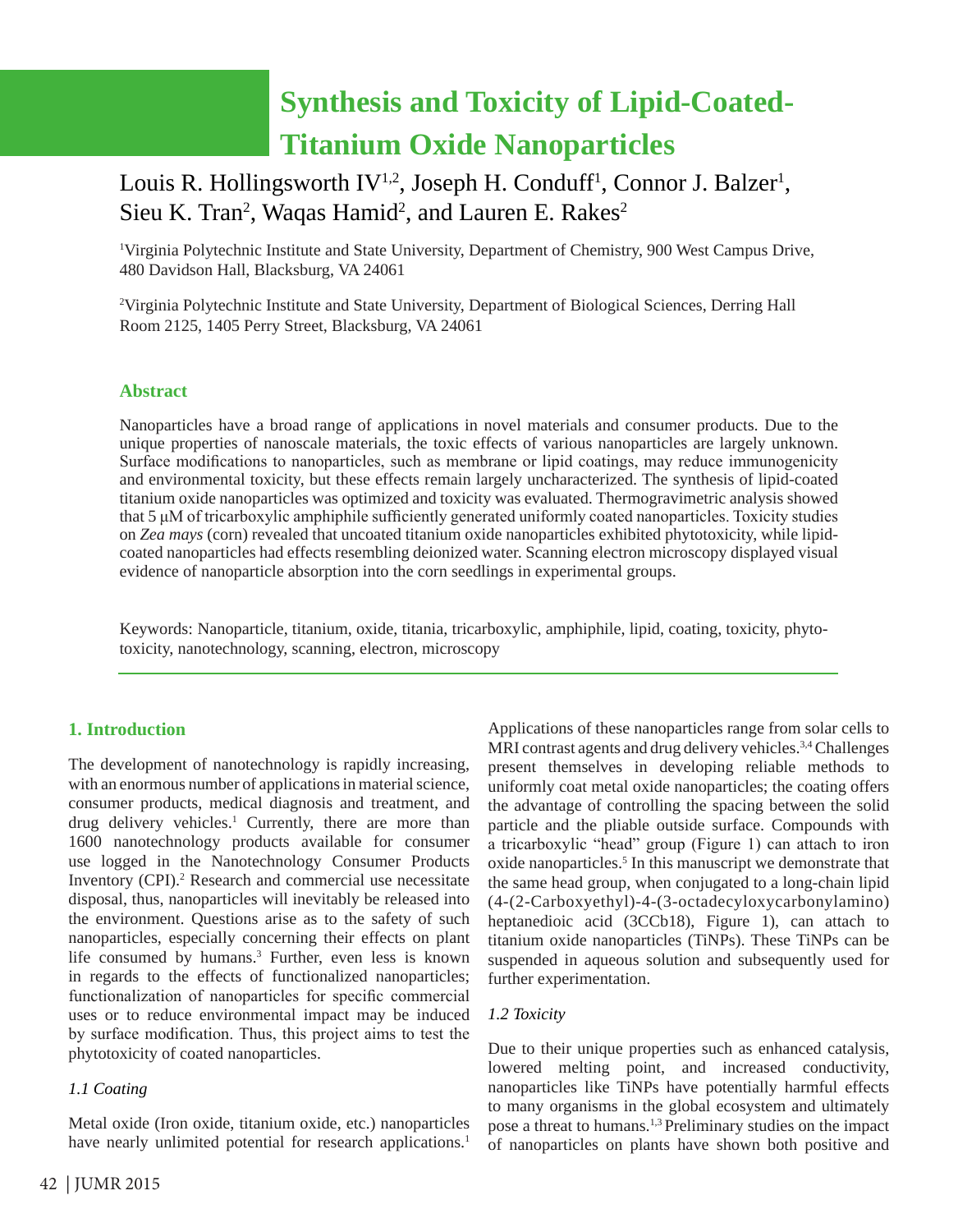negative effects. In one study, nano-titanium oxide  $(TiO_2)$ promoted the growth of spinach; however, the majority of phytotoxicity studies identified solid metal nanoparticles as toxic.<sup>6</sup> Nano-aluminum oxide inhibits root elongation in corn, cucumber, soybean, cabbage, and carrots, while nanozinc oxide terminates the growth of various plant species.<sup>7,8</sup>

Although there have been many toxicity experiments conducted with uncoated nanoparticles, there has been little evaluation of functionalized or coated nanoparticles. Studies on the toxicity of nanoparticles and the effects of various coatings will elucidate the dangers of this technology and provide guidance for disposal and efficacious drug design. Phytotoxicity experiments aim to determine the effect of 3CCb18 coated (Figure 2) and uncoated TiNPs on the root development, seed germination, and overall germination index of *Zea mays* (corn). *Z. mays* was chosen based on availability, worldwide consumption, and previously conducted toxicity experiments.7-9 Toxicity was quantified using the germination index, a simple metric reported in nanotoxicology text that takes into account both total germination and early seedling development.9

**Germanation Index** = 
$$
\frac{Experimental\; seeds\; germinated}{Control\; seeds\; germinated} * \frac{Experimental\; average\;root\; length}{Control\; average\;root\; length} * 100 (1)
$$

# **2. Methods**

# *2.1 Nanoparticle Coating*

Optimum modification of the  $TiO<sub>2</sub>$  surface was achieved by heating TiNPs (Sigma, 21 nm diameter) in a mixture of chloroform  $(CHCl<sub>3</sub>)$ , toluene (PhMe), 3CCb18, and triethylamine. 3CCb18 (5 μM, previously synthesized in lab) was stirred in a 250-mL round bottom flask with PhMe/ CHCl<sub>3</sub> 1:1 v:v (40 mL). Triethylamine (9  $\mu$ L) was added to the mixture to neutralize the carboxyls. Next, a suspension of aqueous TiNPs (0.3 mL) was added dropwise, and the mixture was stirred at 80  $\degree$ C for 24 h. The final mixture had a milky white color with noticeable precipitate at the bottom of the round bottom flask. Isolation of suspended nanoparticles was best achieved by rotary evaporation.



Figure 1: 3CCb18 unit for TiNP surface modification.



Figure 2: Graphic of 3CCb18-coated-TiNP.

The solvent was removed from the round bottom flask with rotary evaporation, and the nanoparticles were transferred to a small vial and dried under high vacuum for 24 h to give a cream-colored powder.

# *2.2 Thermogravimetric Analysis*

The surface modification of the TiNPs was analyzed with thermogravimetric analysis (TGA) from 0 to 600 °C at 10 °C/ min. Samples of TiNP powder, 3CCb18 lipid, and 3CCb18 coated-TiNPs (5-10 mg) were analyzed with a TA Instruments TGA Q500.

# *2.3 Phytotoxicity*

To evaluate toxicity, the growth media of germinating *Z. mays* seeds was varied between three groups: coated and uncoated TiNPs as well as a DI water control. A modified procedure as published previously was followed.9 Prior to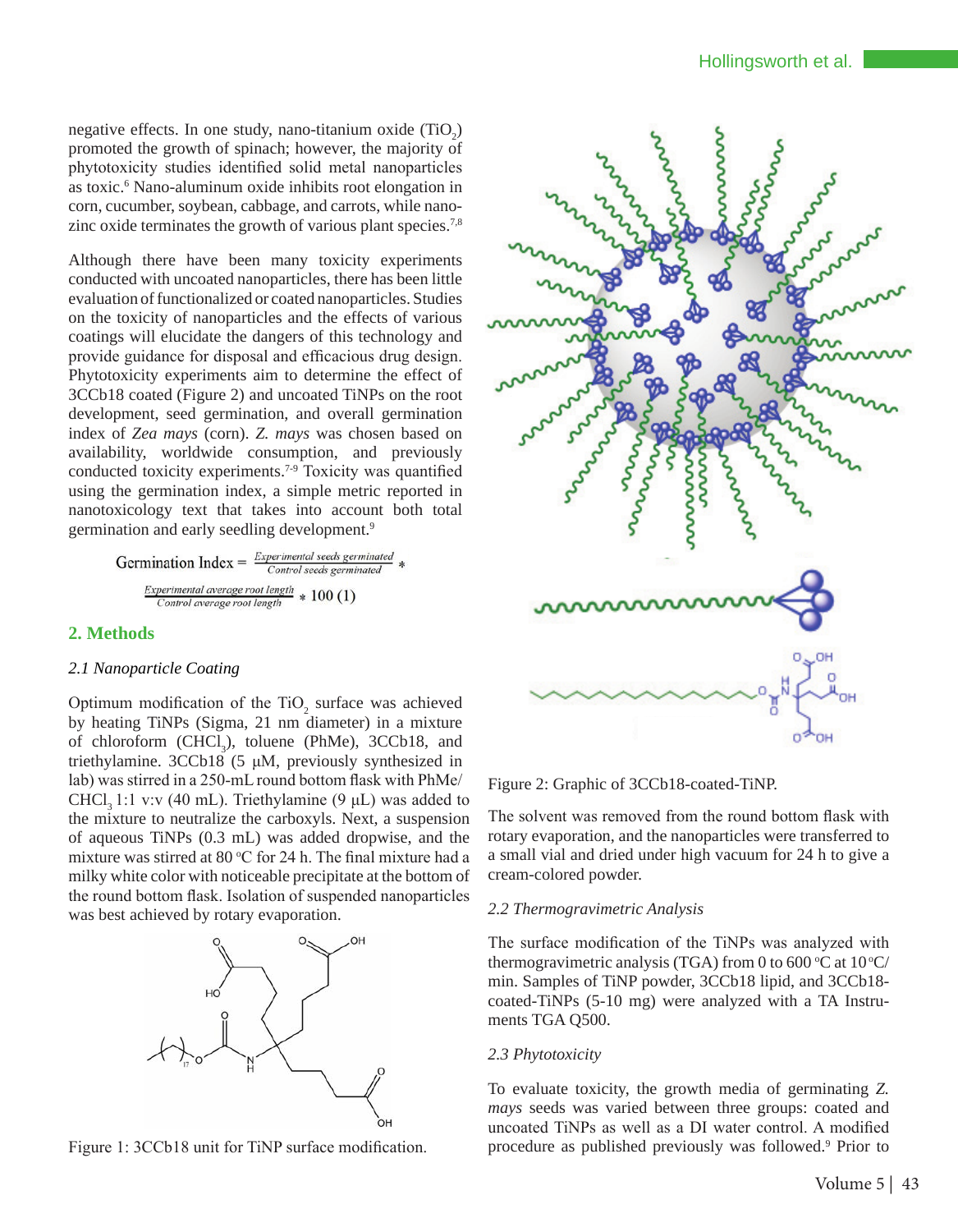Hollingsworth et al.



Figure 3: TGA analysis of various TiNPs. (a) Unmodified TiNPs show no significant weight loss. (b) 3CCb18 lipidcoated-TiNPs show 100% weight loss by 350  $°C$ . (c) 3CCb18-coated-TiNPs show 25% weight loss by the end of the experiment, implying the surface of the nanoparticles was modified.

conducting experimentation, nanoparticle solutions were prepared by adding TiNPs (0.04 g) to deionized (DI) water (20 mL) and sonicating for 1 h. Afterwards, the solutions were diluted further to 100 μg/mL by adding DI water (380 mL) and stirring thoroughly. The viability of the *Z. mays* seeds (Hirt's Gardens, Medina Ohio) was verified by suspending the seeds in DI water and selecting the seeds that settled to the bottom. The seeds were then soaked in 10% sodium hypochlorite solution, which acts as a surface sterilizing agent; after 10 min they were rinsed thoroughly in DI water. After rinsing, the seeds were sorted into three groups of thirty, which would be used for each nanoparticle solution. The three solutions evaluated were DI water (control), 3CCb18-coated-TiNPs, and uncoated TiNPs. Each group consisting of thirty seeds was then placed in solution and stirred for 2 h. Subsequently, nine petri dishes were prepared with Whatman filter and soaked with the corresponding nanoparticle suspension (5 mL) or DI water (5 mL). The seeds were drained, patted dry, and subsequently transferred to the petri dishes containing the filter paper, which were then sealed with parafilm and placed in a dark environment for 4 d. Root length and total germination measurements were taken, and germination index was calculated (Eq. 1).

#### *2.4 Scanning Electron Microscopy*

Following procedure *2.3*, several samples were taken at random from each experimental group (DI water control, uncoated TiNP, coated TiNP) and analyzed with Scanning Electron Microscopy (SEM). *Z. mays* seeds were sliced open and sputter coated in Au/Pd 60:40. Samples were loaded into a LEO (Zeiss) 1550 field-emission SEM and electron micrographs were obtained. Visual analysis was used to identify TiNPs embedded in the *Z. mays* seedlings.

# **3. Results and Discussion**

#### *3.1 Coating and Thermogravimetric Analysis*

The TGA of TiNPs and 3CCb18 lipid provide controls for comparison with coated TiNPs. TiNPs do not vaporize and lose zero weight percent (Figure 3a), whereas 3CCb18 lipid vaporizes completely at  $350$  °C and loses 100% of its weight by the end of the experiment (Figure 3b). With these control TGA experiments, it may be inferred that any lipid conjugated to a TiNP should vaporize by 350 °C, leaving uncoated TiNPs for the remainder of the experiment. Further TGA experiments were then conducted on coated TiNPs that utilized 5 μM of 3CCb18 during synthesis (Figure 3c); the loss of 7% of the initial mass and retention of 93% of the input weight at 350 o C shows that lipid molecules successfully coated the TiNPs.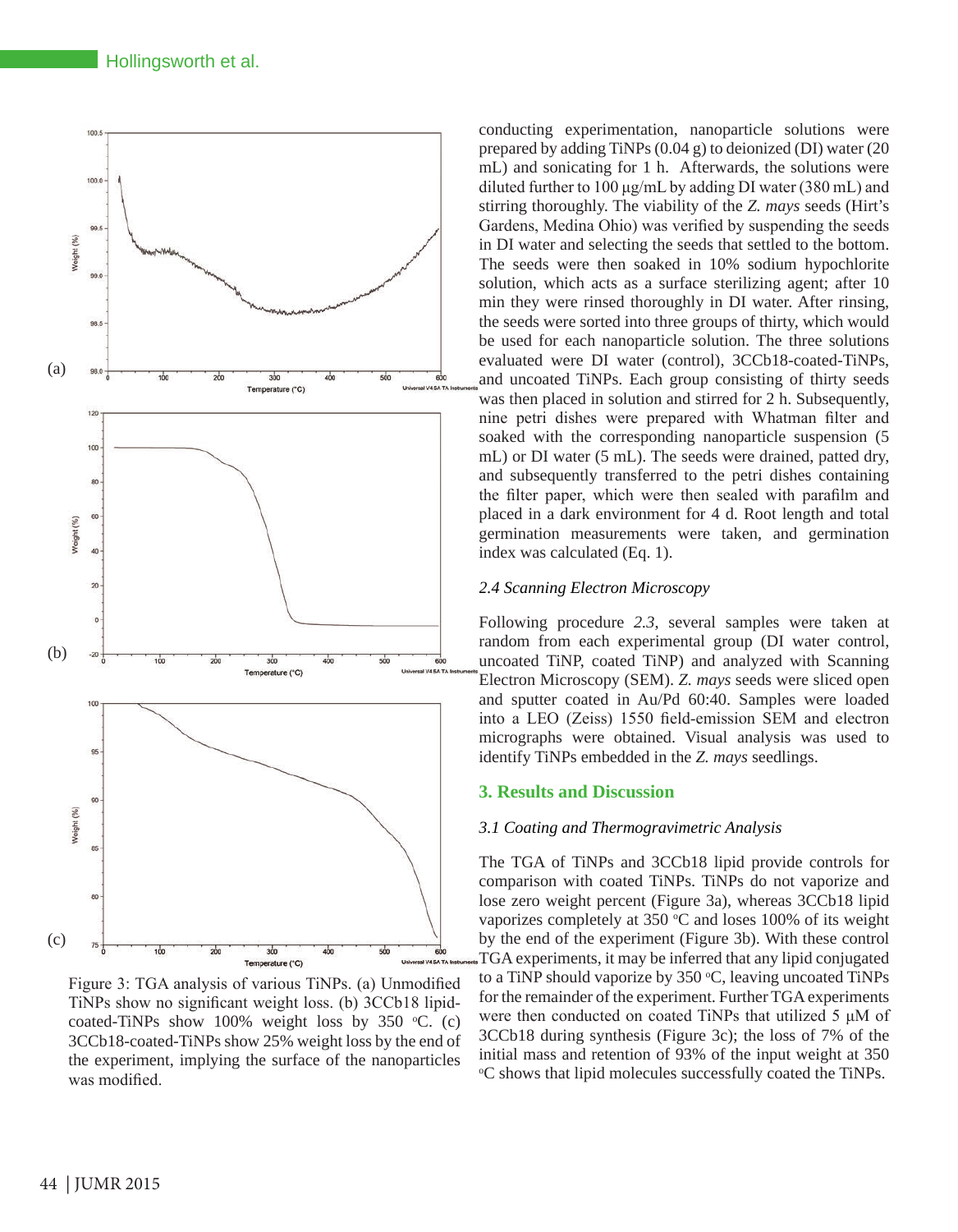| Group               | <b>Seeds Germinated</b><br>$($ of 30 $)$ | <b>Average Root Length of Germinated Seeds</b><br>(cm) | <b>Germination Index</b> |
|---------------------|------------------------------------------|--------------------------------------------------------|--------------------------|
| <b>Control</b>      |                                          | $2.3 \pm 1.5$                                          | 100                      |
| <b>TiNPs</b>        | 23                                       | $1.7 \pm 1.5$                                          | 63                       |
| <b>Coated TiNPs</b> |                                          | $2.9 \pm 1.1$                                          | 96                       |

Table 1: Germination rates, average root lengths of the seeds that germinated from each experimental group, and calculated germination index (Eq. 1) for each experimental group.



Figure 4: Average root length distribution of DI water, uncoated nanoparticle, and coated nanoparticle-treated experimental groups. Standard errors are displayed with error bars.

# *3.2 Phytotoxicity Assay*

p < 0.025 using paired single factor ANOVA analysis. Uncoated nanoparticles had a germination index (Eq. 1) of 63.3 compared to 100 for the DI water control; hence, uncoated TiNPs have detrimental effects on *Z. mays* during early development. According to the literature, concentrations of 100 μg/mL of various nanoparticles begin to show negative effects on root growth and overall germination on different varieties of seeds.<sup>8</sup> The TiO<sub>2</sub> data presents similar results: an uncoated nanoparticle concentration of 100 μg/ mL displayed prominent phytotoxicity. Both coated and uncoated nanoparticles showed a reduced percentage of seeds germinated compared to the control; yet, the coated nanoparticles' germination index was very close to 100, comparable to the control's growth rate. These results suggest that coated nanoparticles had little or no phytotoxic effects on seed germination, whereas uncoated nanoparticles exhibited prominent phytotoxicity. Additionally, average root growth was enhanced in coated nanoparticles (Figure

4); this positive effect may be explained by the lipid coating. This coating may have helped hydrophobic molecules absorb more effectively into corn, increasing nutrient uptake and providing for better growth. Alternatively, the lipid may have been hydrolyzed and removed from the coating on the TiNPs, creating a fatty alcohol that provided the *Z. mays* seeds with a source of energy and a component utilized in cell membranes. Experimental results are summarized in Table 1.

# *3.3 Microscopy*

SEM micrographs show the presence of TiNPs in both coated and uncoated experimental groups, suggesting that their uptake contributed to experimental results (Figures 5a, 5b, and 5c). Elemental analysis was conducted in tandem to SEM spectroscopy to confirm the presence of titanium (data not shown)

# **4. Conclusions**

The TGA data suggest that there is a strong interaction between the tricarboxylic acid head group and the  $TiO<sub>2</sub>$  core. This shows that the coating procedure and tricarboxylic head group can be used to build novel uniformly coated metal oxide nanoparticles, and a tricarboxylic-acid head group will associate strongly with  $TiO<sub>2</sub>$ .

Phytotoxicity evaluation used *Z. mays*, a worldwide staple of food consumption. SEM showed that *Z. mays* uptakes nanoparticles (Figures 5b and 5c). Alarmingly, if the seeds carry these TiNPs to their gametes, they may pass into the human body if ingested. Uncoated TiNPs hindered root growth at a concentration of 100 μg/mL, while a solution of 3CCb18-coated-TiNPs at the same concentration promoted root growth when compare to a DI water control (Table 1 and Figure 4). Collectively, these results show that precautions must be taken to prevent the release of TiNPs into the environment. Further analysis of environmental retention must be conducted in order to better assess the direct implications of nanoparticles on the environmental health and human safety.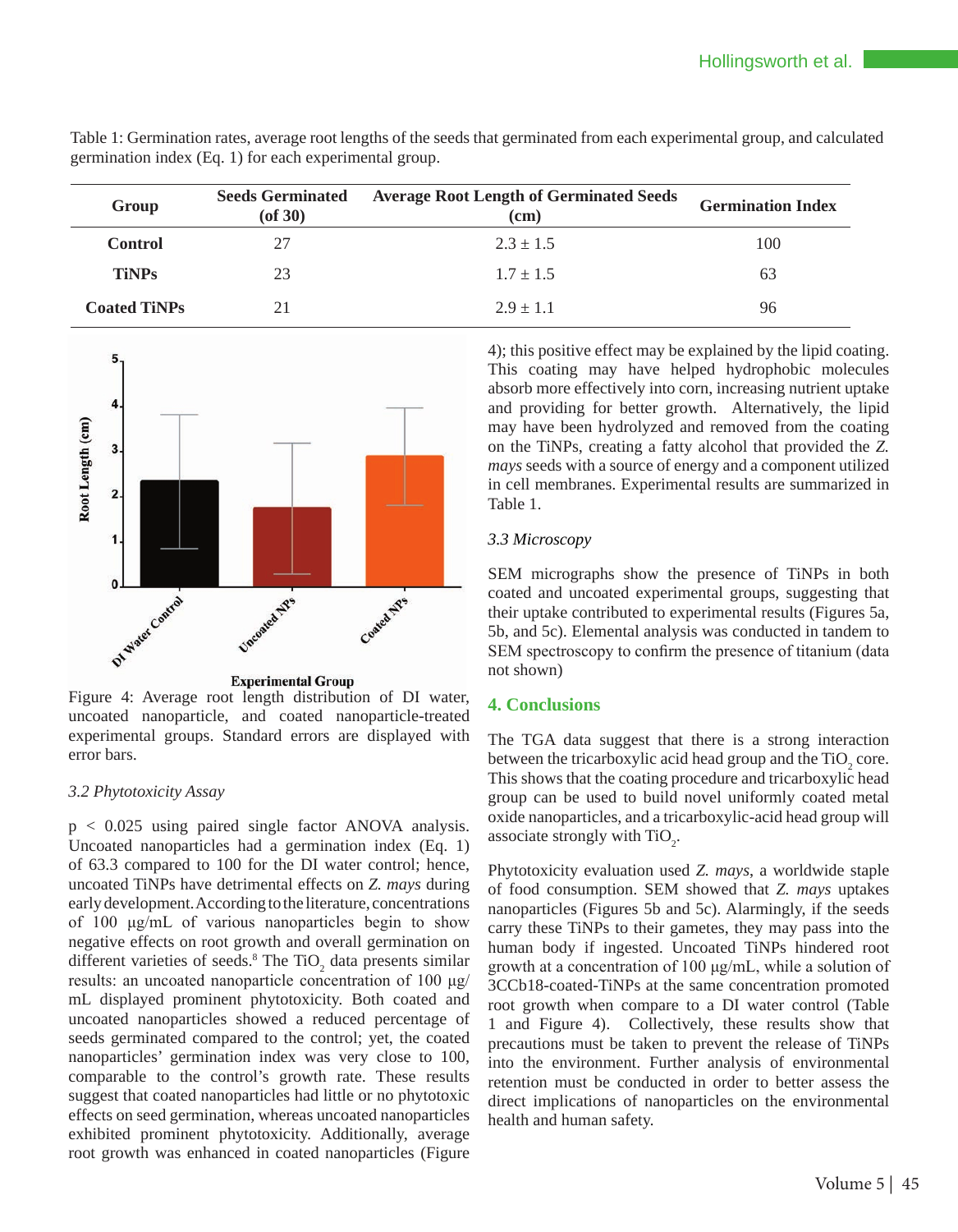

(a)



(b)

(c)



Figure 5: SEM micrographs displaying cross sections of the corn seedlings from the experimental groups. Areas of interest are highlighted with arrows. (a) Control seedlings with no nanoparticles visible in the root's wide-field cross section. (b) Uncoated TiNP experimental group showing a large aggregate of TiNPs present in the seed tissue. (c) Coated TiNP experimental group showing a small aggregate of TiNPs present in the seedlings.

# **5. Future Work**

This paper details initial synthesis and toxicity data for a lipid-coated-nanoparticle; more experiments are necessary to elucidate the long-term exposure effects on plant life and mechanism of toxicity. Additionally, we aim to use the knowledge gained from this study to ultimately create and optimize a minimally toxic nanoparticle for drug delivery applications.

# *5.1 Nanoparticle Synthesis*

Surface modifications of nanoparticles enable unique properties for functionalization. We will synthesize and conjugate polymer linker molecules consisting of a polyethylene glycol spacer and a cholestanol anchor to the solid metal nanoparticle. Hydrophobic interactions with the cholestanol anchor will enable the spontaneous formation of a phospholipid bilayer around the nanoparticle, allowing the incorporation of both hydrophobic and hydrophilic compounds for drug delivery purposes. Further tests on the uniformity of coatings are also necessary before proceeding to the encapsulation of compounds.

# *5.2 Biological Evaluation*

Ongoing biological evaluation is necessary to assess the environmental and human impacts of nanoscale devices. Several different coatings on many types of nanoparticles should be assessed with a variety of concentrations of nanoparticles. Further phytotoxicity and cytotoxicity studies using a broad array of plant and animal models for a statistically representative conclusion on nanoparticle toxicity. Further understanding of toxicity mechanisms will help in designing more effective nanoparticles for commercial use and in shaping public policy regarding nanoparticles utilized in consumer products.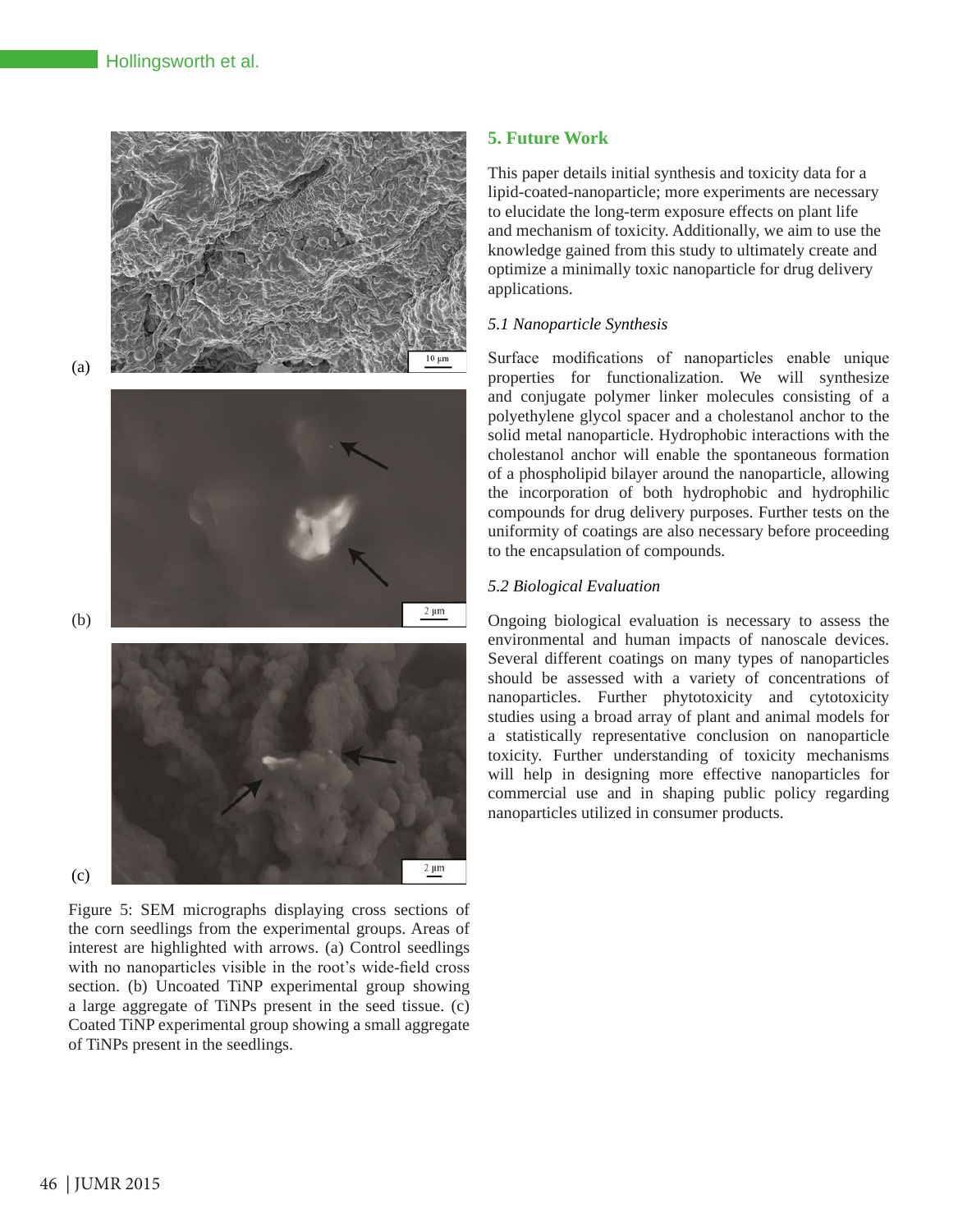# **Acknowledgements**

This manuscript is based on results obtained through a honors biology project in conjunction with chemistry undergraduate research. The authors would like to express our gratitude to our advisor, Professor Richard D. Gandour, for his guidance and resources throughout the project. We thank Professor Amanda J. Morris and Mr. Andrew Haring for providing  $TiO<sub>2</sub>$  nanoparticles. SEM work was conducted at the Nanoscale Characterization and Fabrication Lab (NCFL) at Virginia Tech; the authors would also like to acknowledge Mr. Stephen McCartney for the use of the SEM and his flexibility, and the department of biology for SEM funding.

# **References**

1. Nel, A.; Xia, T.; Mädler, L.; Li, N. Science **2006**, 311 (5761), 622-627.

2. Matthews, J. N. A. Physics Today **2014**, 67.

3. Srivastava, V.; Gusain, D.; Sharma, Y. C. Industrial and Engineering Chemistry Research **2015**, 54 (24), 6209–6233.

4. You, J.; Chen, C.; Dou, L.; Murase, S.; Duan, H.; Hawks, S. A.; Xu, T.; Son, H. J.; Yu, L.; Li, G.; Yang, Y. Advanced Materials **2012**, 24 (38), 5267-5272.

5. Xie, Q.; Williams, A. A.; Gandour, R. D.; Esker, A. R. Polymer Preprints **2007**, 48(2), 966–967.

6. Hong, F.; Zhou, J.; Liu, C.; Yang, F.; Wu, C.; Zheng, L.; Yang, P. Biological Trace Element Research **2005**, 105 269- 79.

7. Yang, L.; Watts, D. J. Toxicology Letters **2005**, 158 (2), 122-32.

8. Lin, D.; Xing, B. Environmental Pollution **2007**, 150 (2), 243-250.

9. Kumari, M.; Ernest, V.; Mukherjee, A.; Chandrasekaran, N., In Vivo Nanotoxicity Assays in Plant Models. In Nanotoxicity, Reineke, J., Ed. Humana Press: 2012; Vol. 926, pp 399-410.

# **About the Authors**



Louis Hollingsworth is a junior obtaining degrees in chemical engineering, biochemistry, and chemistry. He has extensive research experience, including internships at a bioengineering laboratory at George Washington University (2013), a structural biology laboratory at the National Institutes of Health (2014), and a biomedical laboratory at Harvard University (2015). Additionally, Bobby currently conducts

chemical synthesis with Professor Richard Gandour in the Department of Chemistry at Virginia Tech and is a member of Virginia Tech's chemical engineering design team, Cheme-Car. He intends to pursue a Ph.D. in a field related to cancer drug design at a university at the forefront of translational medicine. Contact at: bobbyh11@vt.edu



Joseph Conduff graduated from Virginia Tech in 2014 with a B.S. in Biochemistry. He worked in the laboratory of Dr. Richard Gandour for five semesters during his undergraduate career, conducting research on chemical synthesis and the surface modification of nanoparticles. Joey is currently a first year medical student at Virginia Commonwealth University School of Medicine.



In addition to his contributions to the Gandour lab at Virginia Tech, Connor Balzer worked for the International Petroleum Products and Additives Company (IPAC) Technical Center developing petroleum products as well as inhouse petroleum specification tests. He graduated summa cum laude from Virginia Tech in May of 2014 with an honors degree in

Biochemistry and a minor in Chemistry. He is currently attending graduate school at the University of Oregon working on a Ph.D. in their Chemistry and Biochemistry program. His research interests include drug development and protein evolution.